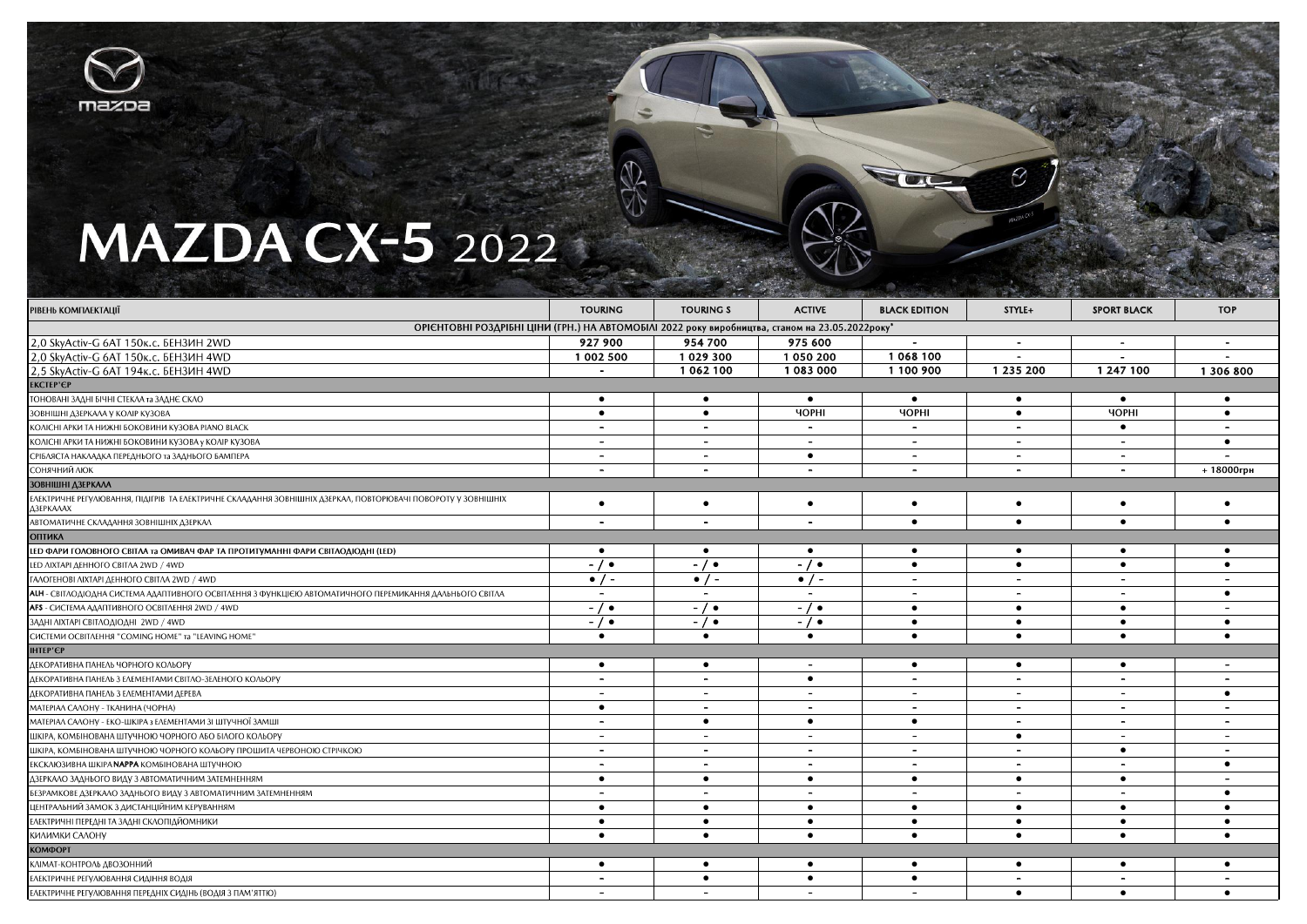| РІВЕНЬ КОМПЛЕКТАЦІЇ                                                                                                          | <b>TOURING</b>           | <b>TOURING S</b>         | <b>ACTIVE</b>            | <b>BLACK EDITION</b>     | STYLE+                   | <b>SPORT BLACK</b>       | <b>TOP</b>                   |
|------------------------------------------------------------------------------------------------------------------------------|--------------------------|--------------------------|--------------------------|--------------------------|--------------------------|--------------------------|------------------------------|
| ВЕНТИЛЯЦІЯ ПЕРЕДНІХ СИДІНЬ                                                                                                   | $\overline{\phantom{a}}$ |                          | $\overline{\phantom{a}}$ |                          | $\bullet$                | ٠                        | $\bullet$                    |
| ПІДІГРІВ ПЕРЕДНІХ СИДІНЕ                                                                                                     | $\bullet$                | $\bullet$                | $\bullet$                | $\bullet$                | $\bullet$                | $\bullet$                | $\bullet$                    |
| ПІДІГРІВ ЗАДНІХ СИДІНЬ                                                                                                       | $\overline{\phantom{0}}$ |                          | $\overline{\phantom{0}}$ | $\overline{\phantom{a}}$ | $\bullet$                | $\bullet$                | $\bullet$                    |
| ПІДІГРІВ ЛОБОВОГО СКЛА У ЗОНІ ПОКОЮ СКЛООЧИСНИКІВ                                                                            | $\bullet$                | $\bullet$                | $\bullet$                | $\bullet$                | $\bullet$                | $\bullet$                | $\bullet$                    |
| КНОПКА ЗАПУСКУ/ЗУПИНКИ ДВИГУНА Start/Stop                                                                                    | $\bullet$                | $\bullet$                | $\bullet$                | $\bullet$                | $\bullet$                | $\bullet$                | $\bullet$                    |
| ЕЛЕКТРИЧНИЙ ПРИВОД ДВЕРІ БАГАЖНИКА з можливістю програмування кута відкривання                                               | $\bullet$                | $\bullet$                | $\bullet$                | $\bullet$                | $\bullet$                | $\bullet$                | $\bullet$                    |
| ЕЛЕКТРИЧНИЙ ПРИВОД ДВЕРІ БАГАЖНИКА HANDS FREE                                                                                |                          |                          |                          |                          |                          |                          | $\bullet$                    |
| ПАНЕЛЬ ПРИЛАДІВ                                                                                                              |                          |                          |                          |                          |                          |                          |                              |
| <b>ADD</b> - КОЛЬОРОВИЙ ПРОЕКЦІЙНИЙ ДИСПЛЕЙ НА ЛОБОВЕ СКЛО                                                                   | $\overline{\phantom{a}}$ | $\overline{\phantom{a}}$ | $\overline{\phantom{0}}$ | $\overline{\phantom{a}}$ | $\bullet$                | $\bullet$                | $\bullet$                    |
| КОЛЬОРОВИЙ 7" ТЕТ ДИСПЛЕЙ у центральній частині щитка приладів                                                               | $\overline{\phantom{a}}$ |                          | $\overline{\phantom{0}}$ | $\bullet$                | $\bullet$                | $\bullet$                | $\bullet$                    |
| <b>КЕРМО ТА КПП</b>                                                                                                          |                          |                          |                          |                          |                          |                          |                              |
| ШКІРЯНЕ ОЗДОБЛЕННЯ КЕРМА ТА КПП                                                                                              | $\bullet$                | $\bullet$                | $\bullet$                | $\bullet$                | $\bullet$                | $\bullet$                | $\bullet$                    |
| МУЛЬТИФУНКЦІОНАЛЬНЕ КЕРМО ЗІ ШКІРЯНИМ ОЗДОБЛЕННЯМ ТА ФУНКЦІЄЮ ПІДІГРІВА                                                      | $\bullet$                | $\bullet$                | $\bullet$                | $\bullet$                | $\bullet$                | $\bullet$                | $\bullet$                    |
| DRIVE SELECTION - NORMAL / SPORT                                                                                             | $\bullet$                | $\bullet$                | $\bullet$                | $\sim$                   | $\sim$                   | $\overline{a}$           |                              |
| <b>MI-DRIVE</b> - ПЕРЕМИКАЧ РЕЖИМІВ КПП (Sports + Off Road)                                                                  | $\sim$                   | $\blacksquare$           | $\overline{\phantom{a}}$ | $\bullet$                | $\bullet$                | $\bullet$                | $\bullet$                    |
| <b>ДОПОМІЖНІ СИСТЕМИ</b>                                                                                                     |                          |                          |                          |                          |                          |                          |                              |
| ДАТЧИК СВІТЛА ТА ДОЩУ                                                                                                        | $\bullet$                | $\bullet$                | $\bullet$                | $\bullet$                | $\bullet$                | ٠                        | $\bullet$                    |
| КРУЇЗ-КОНТРОЛЬ                                                                                                               | $\bullet$                | $\bullet$                | $\bullet$                | $\bullet$                | $\bullet$                | $\bullet$                | $\blacksquare$               |
| АСС - АДАПТИВНИЙ КРУЇЗ-КОНТРОЛЬ                                                                                              | $\overline{a}$           | $\overline{\phantom{0}}$ | $\overline{\phantom{a}}$ | $\overline{\phantom{0}}$ | $\overline{\phantom{0}}$ | $\overline{a}$           | $\bullet$                    |
| КАМЕРА ЗАДНЬОГО ВИДУ З ДИНАМІЧНОЮ РОЗМІТКОЮ                                                                                  | $\bullet$                | $\bullet$                | $\bullet$                | $\bullet$                | $\bullet$                | $\bullet$                |                              |
| СИСТЕМА КАМЕР КРУГОВОГО ОГЛЯДУ 360 ГРАДУСІВ                                                                                  | $\overline{\phantom{a}}$ |                          | $\overline{\phantom{a}}$ |                          | $\overline{\phantom{a}}$ | $\blacksquare$           | $\bullet$                    |
| ДАТЧИКИ ПАРКУВАННЯ ПЕРЕДНІ ТА ЗАДНІ                                                                                          | $\bullet$                | $\bullet$                | $\bullet$                | $\bullet$                | $\bullet$                | $\bullet$                | $\bullet$                    |
| ЕЛЕКТРОМЕХАНІЧНЕ СТОЯНКОВЕ ГАЛЬМО з ФУНКЦІЄЮ AUTO HOLD                                                                       | $\bullet$                | $\bullet$                | $\bullet$                | $\bullet$                | $\bullet$                | $\bullet$                | $\bullet$                    |
| СМАРТ - КАРТА (система безключевого доступу)                                                                                 | $\overline{\phantom{0}}$ | $\overline{\phantom{0}}$ | $\bullet$                | $\bullet$                | $\bullet$                | $\bullet$                | $\bullet$                    |
| <b>I-STOP</b> - СИСТЕМА АВТОМАТИЧНОГО ЗАПУСКУ/ЗУПИНКИ ДВИГУНА                                                                | $\overline{a}$           | $\overline{\phantom{a}}$ | $\overline{\phantom{0}}$ | $\bullet$                | $\bullet$                | $\bullet$                | $\bullet$                    |
| СИСТЕМИ ПАСИВНОЇ ТА АКТИВНОЇ БЕЗПЕКИ I-ACTIVSENSE                                                                            |                          |                          |                          |                          |                          |                          |                              |
| ABS+EBA+EBD+TCS+DSC+ESS**                                                                                                    | $\bullet$                | $\bullet$                | $\bullet$                | $\bullet$                | $\bullet$                | $\bullet$                | $\bullet$                    |
| 6 ПОДУШОК БЕЗПЕКИ                                                                                                            | $\bullet$                | $\bullet$                | $\bullet$                | $\bullet$                | $\bullet$                | $\bullet$                | $\bullet$                    |
| <b>TPMS</b> - СИСТЕМА КОНТРОЛЮ ТИСКУ В ШИНАХ                                                                                 | $\bullet$                | $\bullet$                | $\bullet$                | $\bullet$                | $\bullet$                | $\bullet$                | $\bullet$                    |
| <b>G-VECTORING CONTROL PLUS (GVC+)</b> - MOAEPHI3OBAHA CUCTEMA KOHTPOAIO PYXY ABTOMOBIAS                                     | $\bullet$                | $\bullet$                | $\bullet$                | $\bullet$                | $\bullet$                | $\bullet$                | $\bullet$                    |
| НІА - ЗАПОБІГАЄ СКОЧУВАННЮ АВТО ПРИ РУСІ ВГОРУ                                                                               | $\bullet$                | $\bullet$                | $\bullet$                | $\bullet$                | $\bullet$                | $\bullet$                | $\bullet$                    |
| СПРЯМОВАНА ВПЕРЕД КАМЕРА СТЕЖЕННЯ ПІД ЛОБОВИМ СКЛОМ (FSC)                                                                    | $\blacksquare$           | $\overline{\phantom{a}}$ | $\overline{\phantom{a}}$ | $\bullet$                | $\bullet$                | $\bullet$                | $\bullet$                    |
| SCBS - ОНОВЛЕНА СИСТЕМА БЕЗПЕЧНОГО ГАЛЬМУВАННЯ В МІСТІ (при русі вперед і назад) із розпізнаванням пішоходів                 | $\overline{a}$           | $\overline{\phantom{a}}$ | $\overline{\phantom{a}}$ | $\bullet$                | $\bullet$                | $\bullet$                | $\bullet$                    |
| <b>DAA</b> - СИСТЕМА КОНТРОЛЮ ВТОМИ ВОДІЯ                                                                                    | $\overline{\phantom{a}}$ |                          | $\overline{\phantom{a}}$ | $\bullet$                | $\bullet$                | $\bullet$                | $\bullet$                    |
| <b>BSM+RCTA</b> - СИСТЕМА КОНТРОЛЮ "СЛІПИХ ЗОН" ТА СИСТЕМА ПОПЕРЕДЖЕННЯ ПРО ПОПЕРЕЧНИЙ РУХ ЗЗАДУ                             | $\sim$                   | $\overline{\phantom{0}}$ | $\overline{\phantom{a}}$ | $\bullet$                | $\bullet$                | $\bullet$                | $\bullet$                    |
|                                                                                                                              |                          |                          |                          |                          |                          |                          |                              |
| LDWS+LKA - СИСТЕМА ПОПЕРЕДЖЕННЯ ПРО ВИЇЗД З ПОЛОСИ РУХУ ТА СИСТЕМА КОНТРОЛЮ ПОЛОЖЕННЯ АВТО ЩОДО ДОРОЖНЬОЇ<br><b>РОЗМІТКИ</b> | $\overline{\phantom{a}}$ |                          |                          |                          |                          | $\overline{\phantom{a}}$ | $\bullet$                    |
| <b>SBS</b> - СИСТЕМА БЕЗПЕЧНОГО ГАЛЬМУВАННЯ НА ШОСЕ                                                                          | $\sim$                   | $\blacksquare$           | $\blacksquare$           | $\overline{\phantom{a}}$ | $\overline{a}$           | $\overline{\phantom{a}}$ | $\bullet$                    |
| ТІА - СИСТЕМА ЗМЕНШЕННЯ НАВАНТАЖЕННЯ ВОДІЯ ПРИ ІНТЕНСИВНОМУ РУСІ                                                             | $\overline{\phantom{a}}$ | $\overline{\phantom{a}}$ | $\sim$                   | $\overline{\phantom{a}}$ | $\overline{\phantom{a}}$ | $\overline{\phantom{a}}$ | $\bullet$                    |
| <b>КОЛЕСА ТА ШИНИ</b>                                                                                                        |                          |                          |                          |                          |                          |                          |                              |
| ЛЕГКОСПЛАВНІ 225/65R17 СРІБЛЯСТОГО КОЛЬОРУ                                                                                   | $\bullet$                | $\bullet$                | $\blacksquare$           | $\blacksquare$           | $\blacksquare$           | $\sim$                   | $\blacksquare$               |
| <b>ЛЕГКОСПЛАВНІ 225/65R17 СІРОГО КОЛЬОРУ</b>                                                                                 | $\overline{\phantom{0}}$ | $\overline{\phantom{a}}$ | $\bullet$                | $\overline{\phantom{a}}$ | $\overline{\phantom{a}}$ | $\,$                     | $\overline{\phantom{a}}$     |
| ЛЕГКОСПЛАВНІ 225/55R19 ЧОРНОГО КОЛЬОРУ зі СВІТЛИМИ ЕЛЕМЕНТАМИ                                                                | $\,$ $\,$                | $\overline{\phantom{0}}$ | $\sim$                   | $\overline{\phantom{0}}$ | $\bullet$                | $\blacksquare$           | $\qquad \qquad \blacksquare$ |
| ЛЕГКОСПЛАВНІ 225/55R19 СРІБЛЯСТОГО КОЛЬОРУ                                                                                   | $\blacksquare$           |                          | $\overline{\phantom{0}}$ |                          |                          | $\blacksquare$           | $\bullet$                    |
| ЛЕГКОСПЛАВНІ 225/55R19 ЧОРНОГО КОЛЬОРУ                                                                                       | $\overline{\phantom{a}}$ | $\overline{a}$           | $\overline{\phantom{a}}$ | $\bullet$                | $\overline{a}$           | $\bullet$                |                              |
| <b>АУДІОСИСТЕМА</b>                                                                                                          |                          |                          |                          |                          |                          |                          |                              |
| МУЛЬТИМЕДІЙНА СИСТЕМА MZD Connect з модулем Apple CarPlay / Android Auto™ та ДЖОЙСТИКОМ НМІ                                  | $\bullet$                | $\bullet$                | $\bullet$                | $\bullet$                | $\bullet$                | $\bullet$                | $\bullet$                    |
| <b>ТЕТ КОЛЬОРОВИЙ СЕНСОРНИЙ МОНІТОР</b>                                                                                      | $\bullet$                | $\bullet$                | $\bullet$                | $\bullet$                | $\bullet$                | $\bullet$                | $\bullet$                    |
| <b>BLUETOOTH</b> - СИСТЕМА "ВІЛЬНІ РУКИ"                                                                                     | $\bullet$                | $\bullet$                | $\bullet$                | $\bullet$                | $\bullet$                | $\bullet$                | $\bullet$                    |
| БЕЗДРОТОВА ЗАРЯДКА ДЛЯ СМАРТФОНА                                                                                             | $\blacksquare$           | $\overline{\phantom{a}}$ | $\bullet$                | $\bullet$                | $\bullet$                | $\bullet$                | $\bullet$                    |
| РАДІО АМ/FM (RDS), 6 ДИНАМІКІВ                                                                                               | $\bullet$                | $\bullet$                | $\bullet$                | $\bullet$                |                          |                          |                              |
| Apple CarPlay™ / Android Auto™ (ДРОТОВЕ ПІДКЛЮЧЕННЯ)                                                                         | $\bullet$                | $\bullet$                | $\overline{\phantom{a}}$ | $\sim$                   | $\overline{\phantom{a}}$ | $\blacksquare$           | $\blacksquare$               |
| Apple CarPlay™ (БЕЗДРОТОВЕ ПІДКЛЮЧЕННЯ) / Android Auto™ (ДРОТОВЕ ПІДКЛЮЧЕННЯ)                                                | $\overline{\phantom{a}}$ | $\overline{\phantom{a}}$ | $\bullet$                | $\bullet$                | $\bullet$                | $\bullet$                | $\bullet$                    |
| АУДІОСИСТЕМА BOSE, РАДІО АМ/FM (RDS), USB-MP3, 10 ДИНАМІКІВ                                                                  | $\sim$                   |                          |                          | $\overline{\phantom{0}}$ | $\bullet$                | $\bullet$                | $\bullet$                    |
| РОЗ'ЄМИ (USB, AUX, iPod)                                                                                                     | $\bullet$                | $\bullet$                | $\bullet$                | $\bullet$                | $\bullet$                | $\bullet$                |                              |

-<br>\* Орієнтовні роздрібні ціни (ГРН.) на автомобілі виробництва 2022року, станом на 23.05.2022року.<br>Наявність автомобіля та ціну на день покупки уточнюйте у офіційного дилера. Ціна включає ПДВ та колір металік.<br>Постачальни